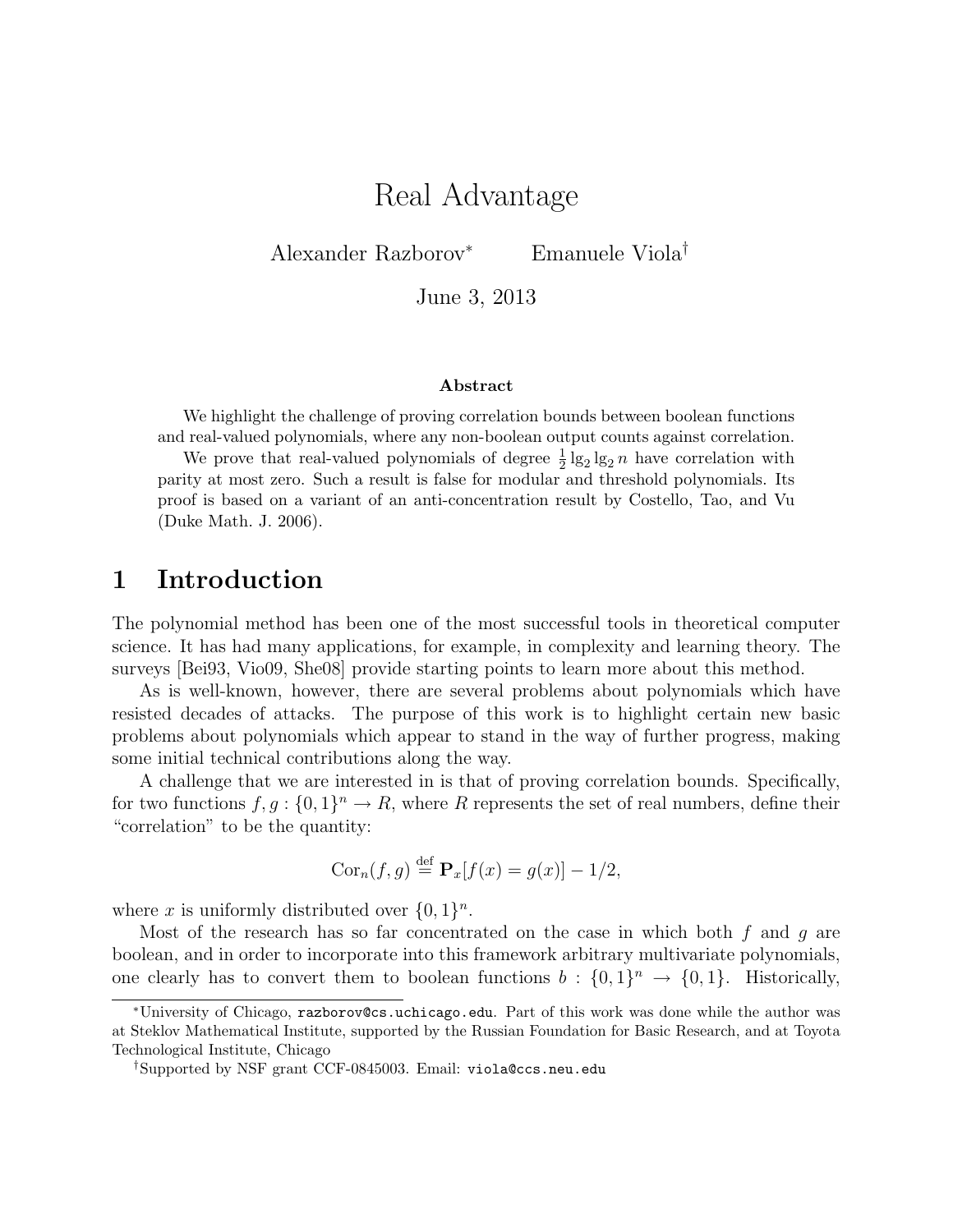there have been two prominent methods of doing this. The first applies to polynomials with integer coefficients and consists in declaring  $b(x) = 1$  if  $p(x)$  is divisible by a prescribed integer  $m$ , and 0 otherwise. We refer to these functions  $b$  as modular polynomials. The second declares  $b(x) = 1$  if  $p(x) > t$  for some prescribed threshold t, and 0 otherwise. (Here the involved polynomials may be also assumed to have integer coefficients without loss of generality  $\text{MTT61}, \text{Mur71}.$  We refer to these functions b as threshold polynomials.

It is an open problem to exhibit an explicit boolean function  $f: \{0,1\}^n \to \{0,1\}$  such that  $Cor_n(b, f) = o(1/\sqrt{n})$  for any modular polynomial b whose underlying polynomial has degree  $\lg_2 n$ , cf. [Vio09]. Interestingly, the same problem is open even for threshold polynomials.

These parallel developments make it very natural (and hopefully instructive) to consider the "universal", "umbrella" model of real polynomials where we just view the polynomial itself as computing a boolean function, and any output of the polynomial outside of  $\{0, 1\}$ is counted as an error. As it appears, this generic setting was considered before, but in a somewhat ad hoc way and mostly as a building block for other constructions (see e.g. [ABFR94, Section 5]). We are not aware of any previous attempts to study it independently, and, as a consequence, we are not aware of any lower bound techniques for real polynomials that are not derivative from modular or threshold case. In particular we highlight the following challenge:

**Challenge 1.1.** Exhibit an explicit boolean function  $f : \{0,1\}^n \to \{0,1\}$  such that  $Cor_n(p, f) \le$  $o(1/\sqrt{n})$  for any real polynomial  $p: \{0,1\}^n \to R$  of degree  $\lg_2 n$ .

Another motivation for considering real correlation in its unprocessed form comes from connections to matrix analysis. It is well-known that analogies between polynomial approximations and matrix approximations are extremely important and influential in Theory and other areas like Machine Learning (see e.g. [She08]). Viewed under this angle, our model is a straightforward analogy of matrix rigidity [Val77] (cf. [SV12]) that remains one of the greatest unresolved mysteries in Complexity Theory.

Note that the Parity function is a candidate for  $f$  in Challenge 1.1. We also note that solving Challenge 1.1 is a pre-requisite for solving the corresponding problem for threshold polynomials. Similarly, the special case of Challenge 1.1 when the polynomials have integer coefficients is a pre-requisite for solving the corresponding problem for modular polynomials.

We do not know how to address Challenge 1.1. However, we can prove that the correlation with parity is zero for low degrees.

**Theorem 1.2.** Cor<sub>n</sub> $(p,$  parity)  $\leq 0$  for every large enough n and every real polynomial  $p: \{0,1\}^n \to R$  of degree  $\leq \frac{1}{2}$  $\frac{1}{2}$  lg<sub>2</sub> lg<sub>2</sub> n.

Theorem 1.2 follows easily from an anti-concentration result which is presented in §3 and is our main technical contribution. The proof of Theorem 1.2 is at the end of §3.

We note that the "zero behavior" in Theorem 1.2 does not hold for the other models mentioned earlier. Specifically, for threshold polynomials it follows from the results [ABFR94] of Aspnes, Beigel, Furst, and Rudich that increasing degree always increases correlation with parity. For modular polynomials when the modulus is  $m = 3$ , it follows from Green's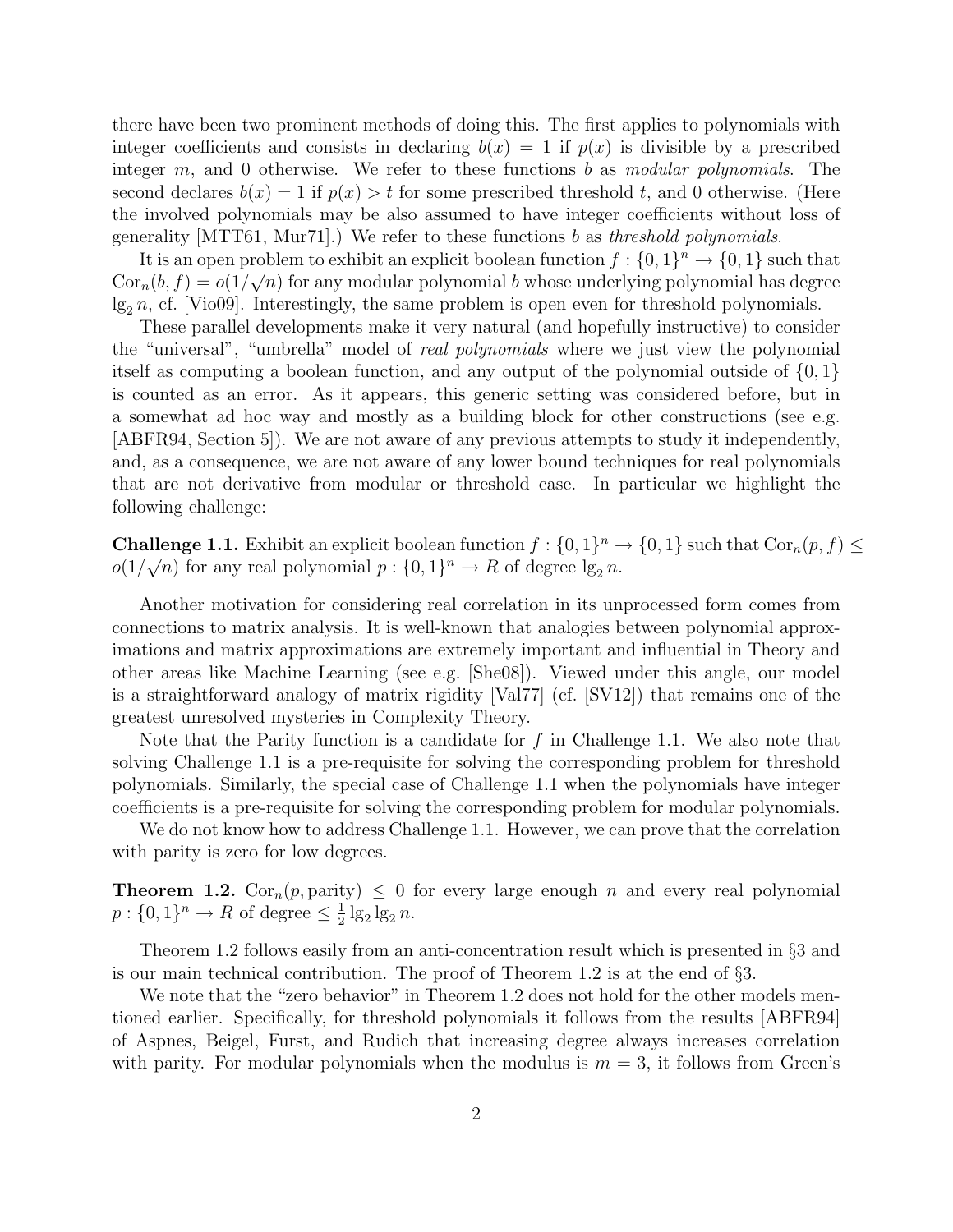result [Gre04] that quadratic polynomials have better correlation with parity than linear polynomials. Thus, Theorem 1.2 appears to be the first authentic lower bound in our model.

Theorem 1.2 also raises the problem of determining the smallest degree for which the correlation with parity becomes strictly positive. Using standard techniques we note an  $\alpha(\sqrt{n})$  $O(\sqrt{n})$  upper bound on this degree. In fact, the bound applies to any symmetric function, i.e., a function whose value only depends on the Hamming weight of the input. The same result obviously holds for threshold polynomials. The proof does not immediately apply to polynomials modulo  $m$ , because the coefficients may have denominators divisible by  $m$ . But a similar result for modular polynomials is obtained in Theorem 7 in [Vio09].

Fact 1.3. Let  $f : \{0,1\}^n \to R$  be a real-valued, symmetric function. There exists a real polynomial  $p: \{0,1\}^n \to R$  of degree  $O(\sqrt{n})$  such that  $Cor_n(p, f) \ge 0.99$ .

**Proof.** We construct a polynomial that computes f exactly on inputs of Hamming weight  $n/2 - c\sqrt{n}, \ldots, n/2 + c\sqrt{n}$ . For a suitable constant c, this yields the result by, say, Chebyshev's bound.

Denote by  $h(w)$  the value of f on inputs of Hamming weight w. By interpolation, we can compute h on inputs in the above range by a univariate polynomial  $p(w)$  of degree  $2c\sqrt{n}$ . The desired multivariate polynomial is then  $p(\sum_i x_i)$ .

## 2 Notation

We let  $[n] \stackrel{\text{def}}{=} \{1, 2, \ldots, n\}$ , and  $[n]^{\leq k} \stackrel{\text{def}}{=} \{S \subseteq [n] \mid |S| \leq k\}$ . In this paper, we are interested in real-valued functions  $f: \{0,1\}^n \longrightarrow R$ . Every such function has a unique representation as a multi-linear polynomial  $p(x_1, \ldots, x_n) = \sum_{S \subseteq [n]} c_S x_S$ , where  $c_S \in R$  and we have introduced the natural abbreviation  $x_S \stackrel{\text{def}}{=} \prod_{i \in S} x_i$ . Supp $(p) \stackrel{\text{def}}{=} \{ S \subseteq [n] | c_S \neq 0 \}$  corresponds to the set of non-zero coefficients.

Unless specifically noted otherwise, all probabilities and expectations in this paper are calculated w.r.t. the uniform distribution.

#### 3 An anti-concentration result

In [CTV06], Costello, Tao and Vu proved the following remarkable result.

**Proposition 3.1.** Let k be a fixed positive integer, and  $p(x_1, \ldots, x_n) = \sum_{S \in [n]^{\leq k}} c_S x_S$  be a multi-linear polynomial of degree  $\leq k$ . Then for any real interval I of length 1 we have  $\mathbf{P}[p \in I] \leq O(m^{-a_k})$ , where

$$
m \stackrel{\text{def}}{=} \frac{1}{n^{k-1}} | \{ S \in [n]^{\le k} \mid |c_S| \ge 1 \} |
$$
 (1)

and

$$
a_k \stackrel{\text{def}}{=} 2^{-(k^2+k)/2}.\tag{2}
$$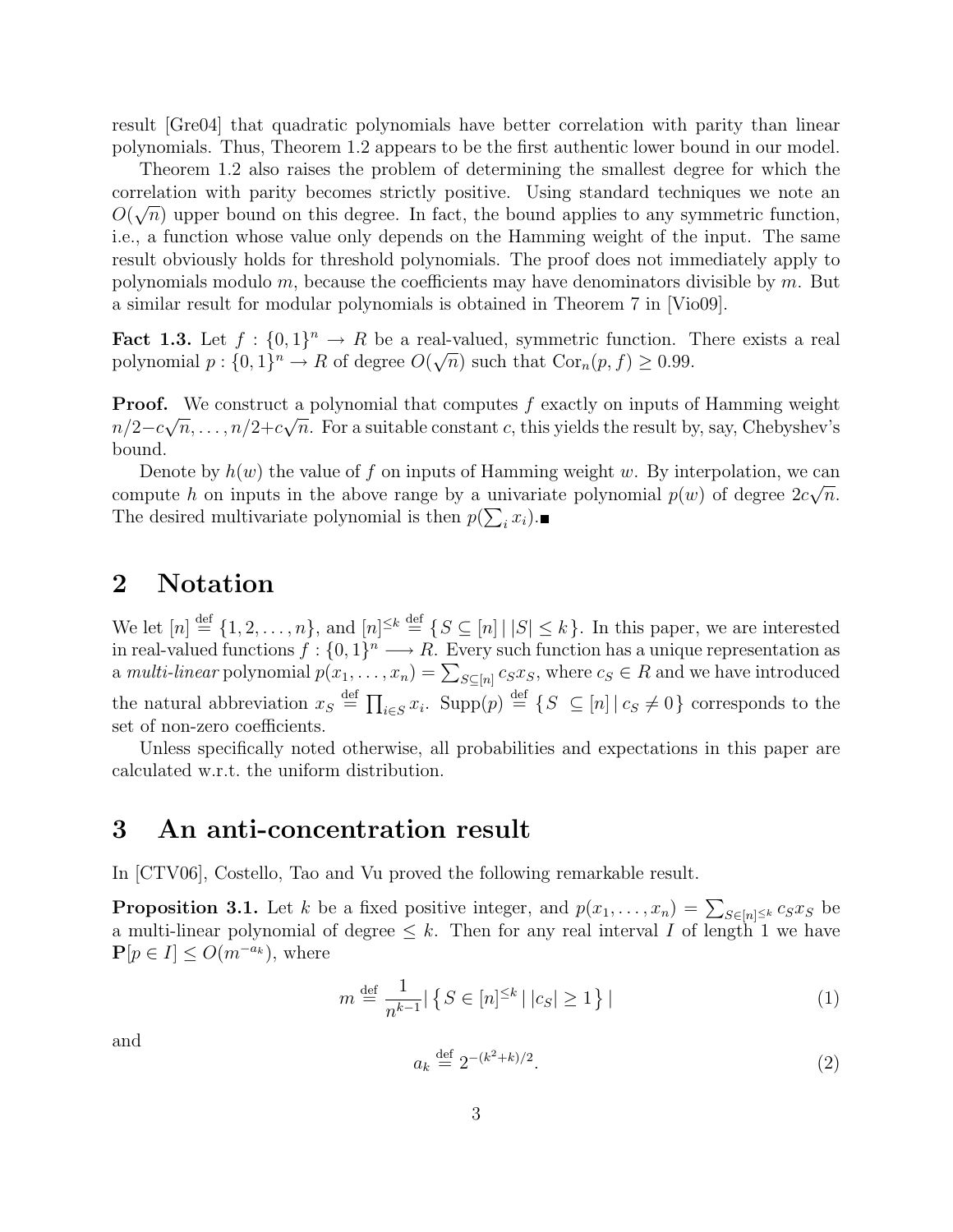In this paper, we are mostly interested in the following corollary easily obtainable by an indefinite scaling of the original polynomial.

**Corollary 3.2.** Under the same assumptions as in Proposition 3.1, for every fixed  $h \in R$ we have the bound

$$
\mathbf{P}[p=h] \le O(s^{-a_k}),
$$

where  $a_k$  is again given by (2) and

$$
s \stackrel{\text{def}}{=} \frac{1}{n^{k-1}} |\text{Supp}(p)|. \tag{3}
$$

Unfortunately, however, the size of the support does not behave well with respect to restrictions and thus can be hardly used for our purposes.

We improve Corollary 3.2 by relaxing the density restriction to something more combinatorial, which makes our main technical contribution. Let us call the term  $x<sub>S</sub>$  significant if  $|S| = k$  (i.e., it has the highest possible degree) and  $c_s \neq 0$ . Choose a maximal possible set  ${x_{S_1}, \ldots, x_{S_r}}$  of significant terms with *mutually disjoint sets of variables*. Then every term  $x_S$  with  $c_S \neq 0$  either has degree  $\lt k$  or contains at least one variable in common with one of the terms  $x_{S_1}, \ldots, x_{S_r}$  which implies that  $|\text{Supp}(p)| \le kr \sum_{i=0}^{k-1} {n \choose i}$  $\binom{n}{i} \leq O(rn^{k-1})$ . Thus,  $r \geq \Omega(s)$  (as given by (3)) and we are going to prove that the existence of a large set of mutually disjoint significant terms is the *only* property necessary to derive the conclusion of Corollary 3.2. As a small by-product, we slightly improve their numerical bound.

**Theorem 3.3.** Let  $p(x_1, \ldots, x_n) = \sum_{S \in [n] \leq k} c_S x_S$  be a multi-linear polynomial of degree k, and assume that there exist r terms  $x_{S_1}, \ldots, x_{S_r}$  of degree k each and with mutually disjoint sets of variables such that  $c_{S_i} \neq 0$  ( $1 \leq i \leq r$ ). Then for any real h we have  $\mathbf{P}[p=h] \leq O(r^{-b_k})$ , where

$$
b_k \stackrel{\text{def}}{=} (2k2^k)^{-1}.\tag{4}
$$

**Proof.** We first condition (in the least advantageous way) on the values of all variables not appearing in the terms  $x_{S_1}, \ldots, x_{S_r}$ . Since these terms have maximal possible degree k, substitutions of other variables do not produce any effect on the coefficients  $c_{S_1}, \ldots, c_{S_r}$ . Thus, we may assume from the very beginning that our polynomial has precisely  $kr$  variables indexed by  $S_1 \cup \ldots \cup S_r$ . Renaming the variables, let, say

$$
x_{S_j} = x_{1j} x_{2j} \dots x_{kj},
$$

where all variables  $x_{ij}$   $(i \in [k], j \in [r])$  are pairwise distinct.

Let us call a term t cross-term if it has degree k and, moreover, is of the form  $x_{1j_1} \ldots x_{kj_k}$ for some function  $j : [k] \longrightarrow [r]$ . Cross-terms  $x_{S_j}$  themselves (i.e., those for which the function  $j$  is a constant) will be called *principal*. Our first task is to get rid of all terms that are not cross-terms (and this is where we suffer the enormous loss in the exponent in (4)); the proof is virtually identical to [CTV06] but we include it nonetheless for the sake of completeness.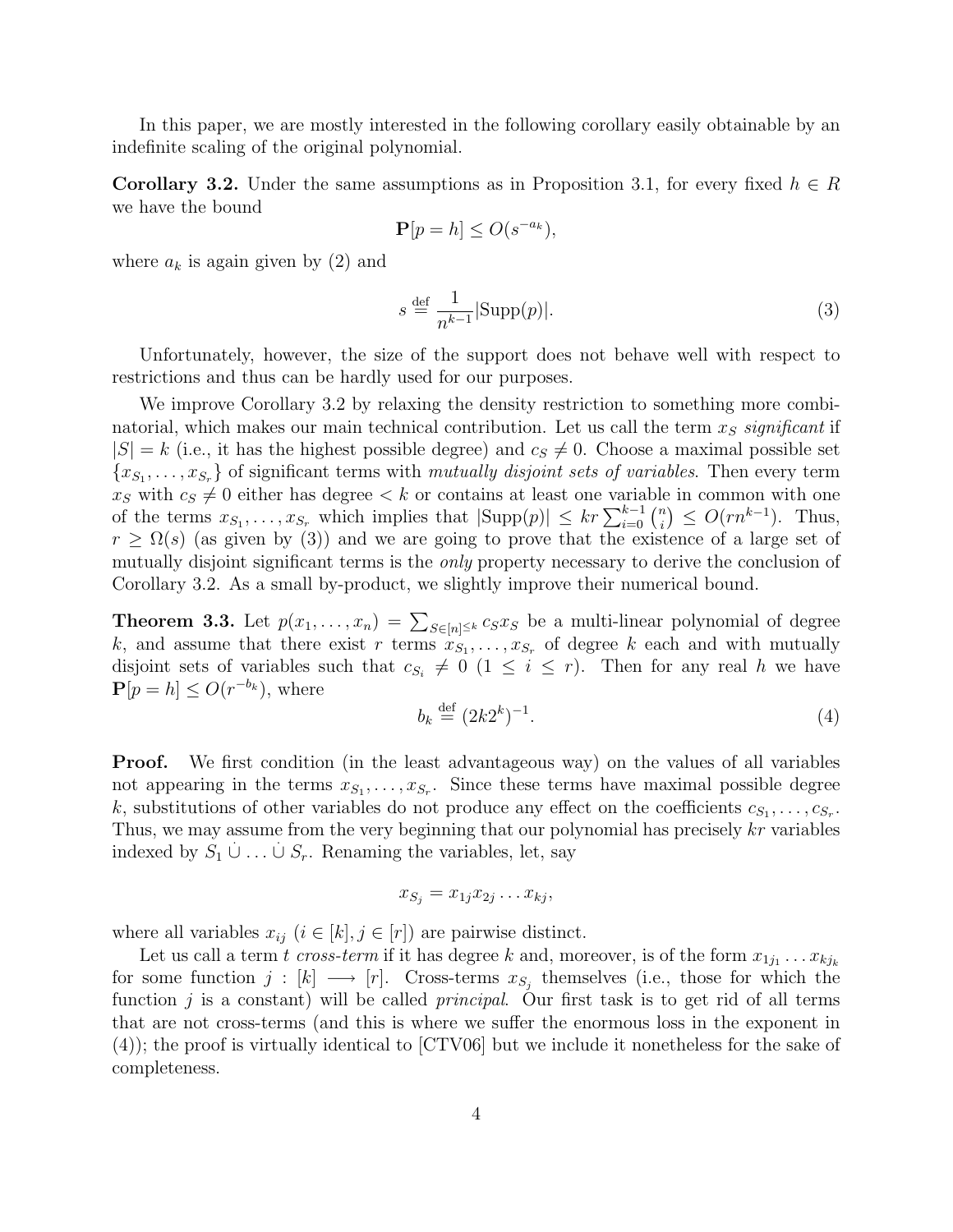Write  $p = p(X_1, \ldots, X_k)$ , where

$$
X_i \stackrel{\text{def}}{=} \{x_{ij} \mid j \in [r]\},\
$$

introduce an isomorphic set of variables  $Y_1, \ldots, Y_k$  and form the alternating sum

$$
\widehat{p}(X_1, \ldots, X_k, Y_1, \ldots, Y_k) \stackrel{\text{def}}{=} \sum_{a \in \{0, 1\}^k} (-1)^{\sum_i a_i} p(W_1^{a_1}, \ldots, W_k^{a_k}), \tag{5}
$$

where  $W_i^a \stackrel{\text{def}}{=}$  $\int X_i$  if  $a=0$  $Y_i$  if  $a=1$ .

The Decoupling lemma [CTV06, Lemma 6.3] implies that

$$
\mathbf{P}[p(X_1, \dots, X_k) = h] \le
$$
\n
$$
\mathbf{P}\left[\bigwedge_{a \in \{0,1\}^k} p(W_1^{a_1}, \dots, W_k^{a_k}) = h\right]^{1/2^k} \le \mathbf{P}[\widehat{p}(X_1, \dots, X_k, Y_1, \dots, Y_k) = 0]^{1/2^k}, \quad (6)
$$

where  $Y_1, \ldots, Y_k$  are picked from  $\{0,1\}^r$  uniformly and independently of  $X_1, \ldots, X_k$ .

On the other hand, (5) defines a linear mapping from the space of multi-linear polynomials in kr variables, and on every term  $t = t_1(X_1) \dots t_k(X_k)$  it produces  $(t_1(X_1) - t_1(Y_1))(t_2(X_2)$  $t_2(Y_2)$ . . .  $(t_k(X_k) - t_x(Y_k))$ . Which implies that this mapping vanishes on all terms that are not cross-terms (as for them there exists an i such that  $t_i = 1$ ), and on every cross-term the mapping acts simply as the substitution  $x_{ij} \mapsto z_{ij} \stackrel{\text{def}}{=} x_{ij} - y_{ij}$ . Thus,

$$
\widehat{p}(X_1,\ldots,X_k,Y_1,\ldots,Y_k)=q(Z_1,\ldots,Z_k),
$$

where  $q$  is the polynomial  $p$  from which we have erased all terms that are not crossterms. Random variables  $z_{ij}$  are i.i.d, and for every individual variable  $z_{ij}$ ,  $P[z_{ij} = 1] =$  ${\bf P}[z_{ij}=-1]=1/4$ , and  ${\bf P}[z_{ij}=0]=1/2$ .

**Definition 3.4.** A polynomial  $q(Z_1, \ldots, Z_k)$  (where  $Z_j = \{z_{j1}, \ldots, z_{jr}\}$ ) is a  $(k, r)$ -polynomial if it is *multi-linear in*  $Z_1, \ldots, Z_k$ , meaning that every monomial appearing in q may contain at most one variable from each of these groups, and, moreover, the coefficient in front of all r principal terms is not zero.

It follows that a  $(k, r)$  polynomial has degree exactly k.

Note that q is a  $(k, r)$ -polynomial. Whereas q only contains terms of degree k, a  $(k, r)$ polynomial is allowed to have terms of smaller degree (we will need this for induction).

**Claim 3.5.** For any  $(k, r)$ -polynomial q,  $P[q(Z_1, ..., Z_k) = 0] \le C_1 3^k r^{-1/(2k)}$ , where  $C_1 > 0$ is an absolute constant.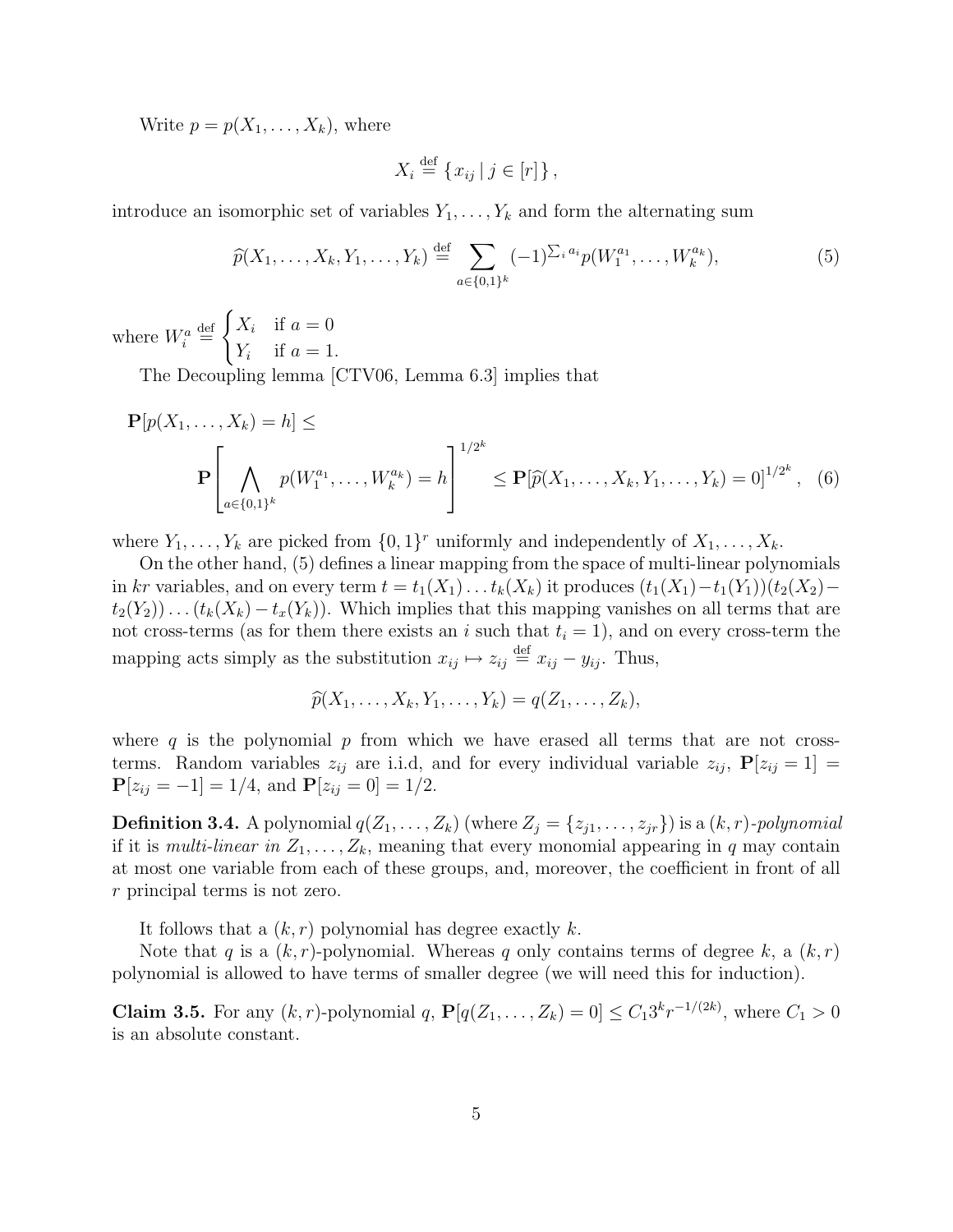To complete the proof of Theorem 3.3, employ (6), and apply Claim 3.5 to our alternating  $sum \ \widehat{p}(X_1, ..., X_k, Y_1, ..., Y_k) = q(Z_1, ..., Z_k)$ .

**Proof of Claim 3.5.** The proof is by induction on  $k$ .

**Base case**  $k = 1$  follows from the Littlewood-Offord lemma [LO43, Erd45]. We state it here at the level of generality appropriate to our purposes.

**Proposition 3.6** ([LO43, Erd45]). Let  $z_1, \ldots, z_r$  be i.i.d. random variables such that  $P[z_i = 1] =$  $\mathbf{P}[z_i = -1] = 1/4$ ,  $\mathbf{P}[z_i = 0] = 1/2$ . Let  $c_1, \ldots, c_r$  be non-zero. Then for every real h,

$$
\mathbf{P}[c_1z_1 + \cdots + c_rz_r = h] \leq C_0/\sqrt{r},
$$

for an universal constant  $C_0$ .

Strictly speaking, this result is stated in  $|Erd45|$  only for Rademacher (that is,  $\{\pm 1\}$ valued) random variables, but since every  $z_i$  is a sum of two such variables, Proposition 3.6 follows.

**Inductive step.** Assume now that  $k \geq 2$ , and that Claim 3.5 is already established for  $(k-1,r')$ -polynomials, for arbitrary r'. Expand our  $(k,r)$ -polynomial q as

$$
q(Z_1,\ldots,Z_k) = q_0(Z_1,\ldots,Z_k) + \sum_{j=1}^r z_{1j} z_{2j} \ldots z_{(k-1)j} R_j(Z_k),
$$

where terms in  $q_0(Z_1, \ldots, Z_k)$  are not divisible by any of  $z_{1j}z_{2j} \ldots z_{(k-1)j}$ , and

$$
R_j(Z_k) = c_{j1}z_{k1} + \cdots + c_{jr}z_{kr} + c_j
$$

is an affine form in the variables  $Z_k$  such that  $c_{jj} \neq 0$ .

What we need to prove for the inductive step is that after we assign  $Z_k = \{z_{k1}, \ldots, z_{kr}\}\$ at random (according to their distribution), then with high probability  $R_j(Z_k) \neq 0$  for many j. Indeed, note that after we assign  $A_k$  to  $Z_k$  we obtain a multi-variate polynomial of degree  $k-1$ , and the coefficient of the j-th principal term is  $R_i(A_k)$ , because terms in  $q_0$  cannot contribute to principal terms. Assigning further (in an arbitrary way) all those variables  $z_{ij}$   $(i \in [k-1])$  for which  $R_j(A_k) = 0$ , we arrive at  $(k-1, r')$ -polynomials, and we can apply the inductive assumption. This last assignment may give rise to terms of degree  $k - 1$ , and this is precisely why we had to forsake homogeneity in Definition 3.4.

Set

$$
s \stackrel{\text{def}}{=} \frac{1}{20} r^{1/k},
$$

and let us call the form  $R_j$  large if the number of indices  $j' \in [r]$  such that  $c_{jj'} \neq 0$  is  $\geq s$ , and small otherwise.

**Case 1.** At least  $r/2$  forms are large. This case is analyzed similarly to [CTV06]. Assume w.l.o.g. that the large forms are  $R_1, \ldots, R_{r/2}$ . For every large form  $R_j$ , Proposition 3.6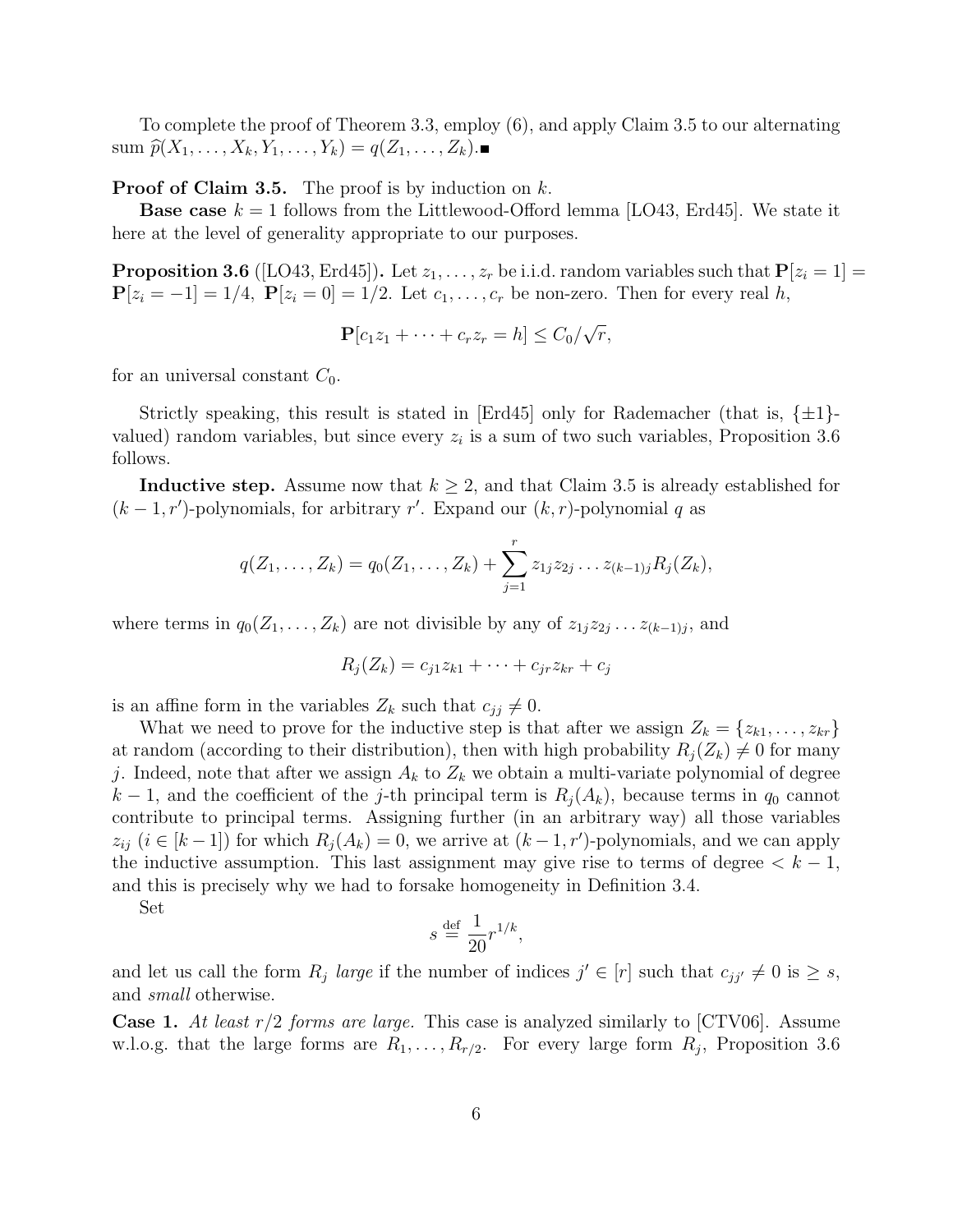implies that  $\mathbf{P}[R_j(Z_k) = 0] \leq C_0 s^{-1/2}$ . Picking at random  $j \in_U [r/2]$ , and applying Markov's inequality, we obtain

$$
\mathbf{P}_{Z_k} \big[ \mathbf{P}_{j \in U[r/2]} [R_j(Z_k) = 0] \ge 1/2 \big] \le 2C_0 s^{-1/2}.
$$

For every individual assignment  $A_k$  to the variables  $Z_k$  such that  $P_{j\in \mathcal{U}}[r/2][R_j(A_k) = 0] < 1/2$ (followed by additionally assigning the variables  $z_{ij}$  with  $i \in [k-1]$  and  $R_i(A_k) = 0$ ) we are left with a  $(k-1,r')$ -polynomial for  $r' \geq r/4$ . Hence we have, by the inductive assumption:

$$
\mathbf{P}[q(Z_1,\ldots,Z_k)=0] \le 2C_0s^{-1/2} + C_13^{k-1}(r/4)^{-1/(2k-2)} \le C_13^kr^{-1/(2k)},
$$

as long as the constant  $C_1$  is large enough relative to  $C_0$ . The last inequality uses that  $(r/4)^{-1/(2k-2)} \leq 2r^{-1/(2k)}$  for  $k \geq 2$ .

**Case 2.** At least  $r/2$  forms are small. Again, assume w.l.o.g. that the small forms are  $R_1, \ldots, R_{r/2}$ . Arrange coefficients  $c_{jj'}$   $(j, j' \in [r/2])$  in the form of an  $r/2 \times r/2$  square matrix C. Note the first row corresponds to the first small form, and every diagonal element  $c_{ij}$  of this matrix satisfies  $c_{ij} \neq 0$ .

The total number of non-zero entries in C is  $\leq sr/2$ . Hence, there are at most  $r/4$ columns of C with more than 2s non-zero entries. So we have  $\geq r/2 - r/4 = r/4$  columns with  $\leq 2s$  non-zero entries. Let J be the corresponding indexes.

Now consider the following greedy procedure to select a subset  $J' \subseteq J$  of these columns. While there are columns left, pick any column j. Exclude all other columns  $j' \neq j$  such that  $c_{jj'}$  or  $c_{j'j}$  are non-zero. Note we exclude each time  $\leq 2s + s = 3s$  columns. Hence we can guarantee  $\geq (r/2)/(3s) \geq r/(6s)$  columns. Let J' be the corresponding indices; this set defines a principal diagonal sub-matrix with non-zero diagonal entries.

Fix in the least advantageous way any variable that does not correspond to one of these columns, i.e.,  $z_{kj}$  for any  $j \notin J'$ .

We are left with  $\geq r/(6s)$  forms  $R_j$ ,  $j \in J'$ , whose values, over the choice of the remaining variables, are independent. Moreover, each form takes value 0 with probability  $\leq 1/2$  (recall 1/2 is the maximum probability that our variables take any value).

Applying Chernoff's bound, we have that

$$
\mathbf{P}_{Z_k}\Big[|\{j\in J' \,|\ \ R_j(Z_k)\neq 0\}|\leq \frac{r}{20s}\Big]\leq 2^{-\epsilon r/s}
$$

for a fixed constant  $\epsilon > 0$ , and in the good (i.e., when  $|\lbrace j \in J' | R_j(Z_k) \neq 0 \rbrace| \geq \frac{r}{20s}$ ) case we, as before, are left with a  $(k-1, \frac{r}{20})$  $\frac{r}{20s}$ )-polynomial. Noting that  $r/(20s) = r^{1-1/k}$  and that  $r^{-(1-1/k)/(2k-2)} = r^{-1/(2k)}$ , by inductive assumption we get

$$
\mathbf{P}[q(Z_1,\ldots,Z_k)=0] \le 2^{-\epsilon r/s} + C_1 3^{k-1} \left(\frac{r}{20s}\right)^{-1/(2k-2)} \le C_1 3^k r^{-1/(2k)},
$$

again, provided the constant  $C_1$  is large enough.

This completes the proof of Claim 3.5.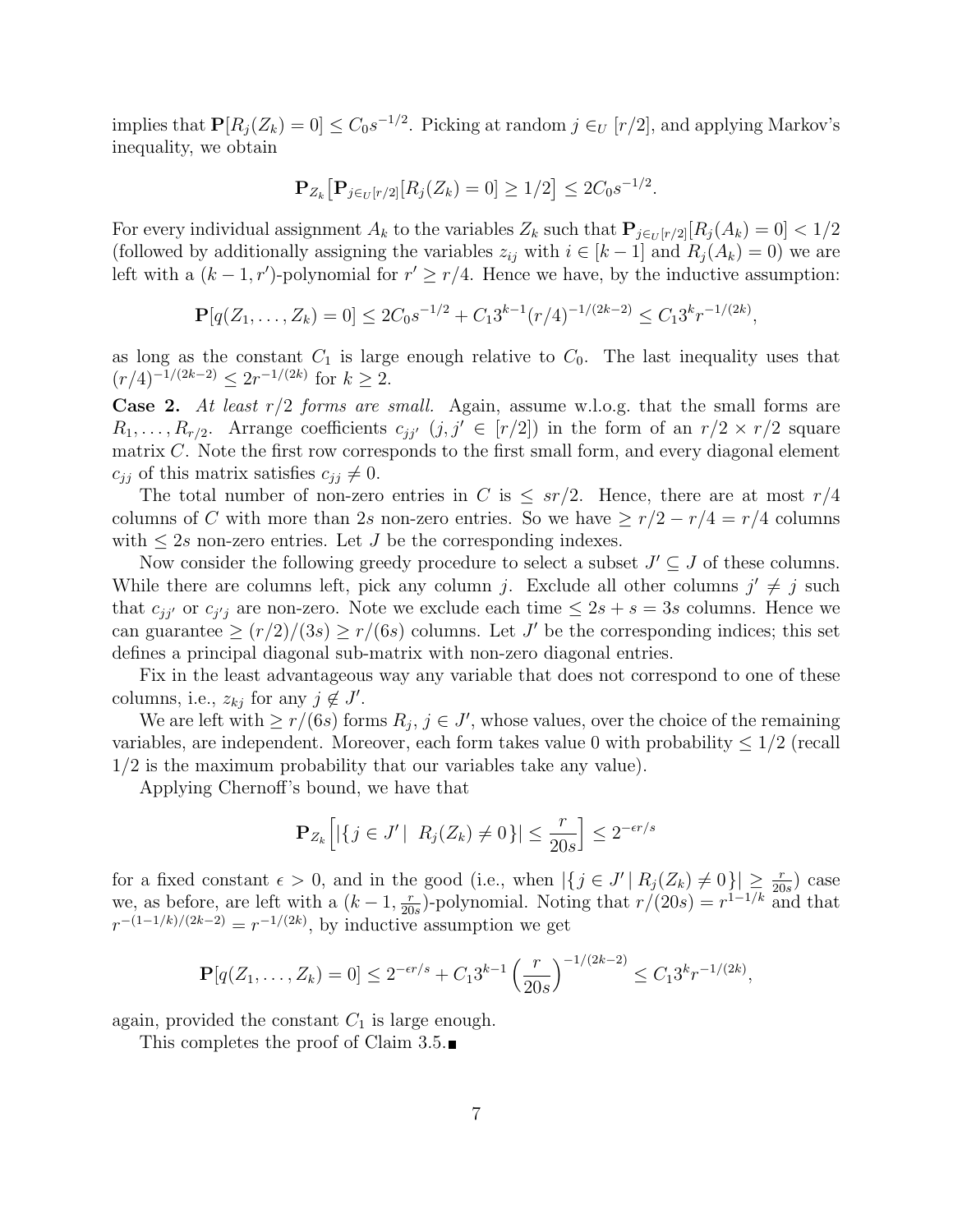**Proof.** [Of Theorem 1.2] Suppose the hypothesis of Theorem 3.3 is satisfied with  $r =$ √  $\overline{n}$ . Then the probability that the polynomial outputs a boolean value is

$$
O\left(1/\sqrt{n}^{1/(2k2^k)}\right) \le 1/2
$$

when  $k \leq \frac{1}{2}$  $\frac{1}{2}$  lg<sub>2</sub> lg<sub>2</sub> n. This proves the theorem.

Otherwise, we can cover all the degree-k terms by  $\leq k$ √  $\overline{n}$  variables. Fix these variables in the most disadvantageous way (this reduces the degree of the polynomial), and iterate. √

After  $\leq k$  iterations either the hypothesis of Theorem 3.3 is satisfied with  $r = \sqrt{n}$ , in which case we reason as above, or else we end up with a polynomial of degree 0 but  $n - \sqrt{n}k^2 \ge 1$  unfixed variables, in which case the theorem is again true. In the latter step we are using that any non-empty restriction of the parity function is again a parity function, and hence takes any fixed value with probability  $\leq 1/2$ .

### 4 Open Questions

Even if our bound (4) provides a slight improvement over the original bound (2) from  $[CTV06]$ , it still decays exponentially in k. It remains open whether this dependence can be made (inverse) linear or polynomial. Such an improvement would immediately give rise to better bounds in our main result, Theorem 1.2, although we believe that in order to attain the logarithmic bound from Challenge 1.1, some essentially new ideas will be needed. Nguyen and Vu [NV13] mildly conjecture that in Corollary 3.2 one can actually take  $a_k = 1/2$ , so that the only dependence on  $k$  will be hidden in the assumed multiplicative constant. While this conjecture may look a bit bold, let us note that its partial case  $k = 2$  has been verified by Costello [Cos09].

The first version of our paper claimed the result analogous to Theorem 3.3 in the "small ball" version (when anti-concentration is measured w.r.t. a unit interval, and the principal coefficients  $c_{S_i}$  are known to satisfy  $|c_{S_i}| \ge 1$ , but the proof contained a gap. Thus, the question whether such a common generalization of Proposition 3.1 and Theorem 3.3 is possible also remains open.

## References

- [ABFR94] James Aspnes, Richard Beigel, Merrick Furst, and Steven Rudich. The expressive power of voting polynomials. Combinatorica, 14(2):135–148, 1994.
- [Bei93] Richard Beigel. The polynomial method in circuit complexity. In *8th Structure* in Complexity Theory Conference, pages 82–95. IEEE, 1993.
- [Cos09] Kevin P. Costello. Bilinear and quadratic variants on the Littlewood-Offord problem. http://arxiv.org/abs/0902.1538, to appear in Israel Journal of Mathematics, 2009.